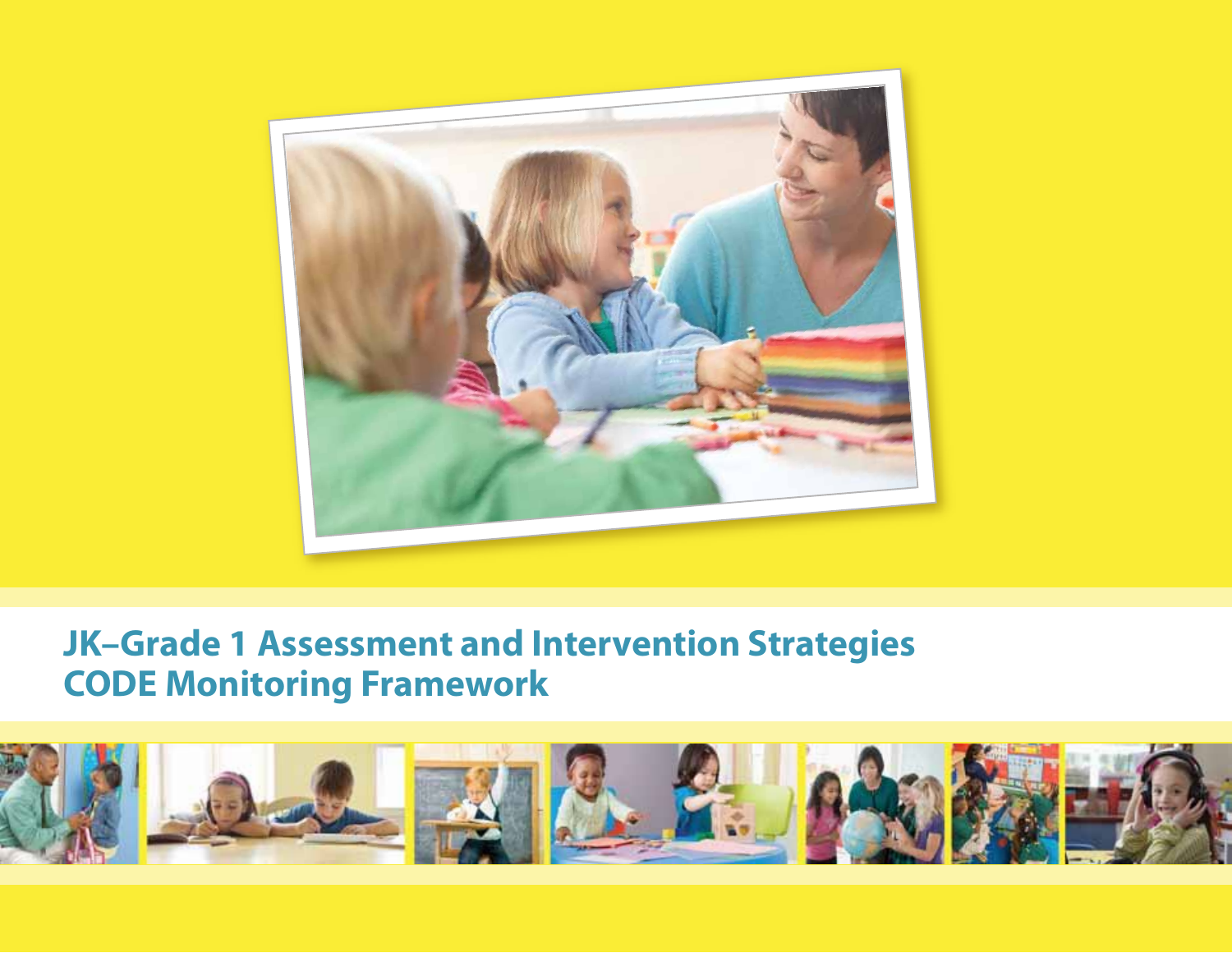# **JK–Grade 1 Assessment and Intervention Strategies CODE Monitoring Framework**

The *JK-Grade 1 Assessment and Intervention Strategies CODE Monitoring Framework* was developed as a key outcome of the *2009–2010 CODE Special Education Project: JK–Grade 1 Assessment and Intervention Strategies.* It is to be used in conjunction with the detailed indicators to be found in this CODE report.

The *Framework* is a reflective tool, designed to support system and school leaders in monitoring evidence-informed assessment and intervention strategies for students in JK–Grade 1 all across Ontario. It represents a synthesis of effective strategies and practices identified through the regional work of the project.

#### **Five Elements:**

- Assessment and Intervention Strategies/Use of Data;
- Parent Involvement/Community Collaboration:
- Instructional Leadership;
- Professional Learning and Capacity Building; and
- System Process/Organization

Thematic analyses of the five elements above were conducted using regional information presented about lessons learned and supporting evidence from the May 2010 provincial meeting. Common indicators for each element which emerged from this work are included in this Framework. Please note that the original element heading "*Parent Involvement/Community Communication"* was changed in the Framework to "*Parent Engagement and Community Collaboration"* to better reflect the themes which emerged from the regional discussions and work done throughout the project. Please also note that the following chart describes the stages of the continuum in the "Status" section of the Framework:

**Pre-Implementation:** The school system has not yet begun to address the principles of the element.

**Implementation:** An effort has been made to address the principles of the element, but the effort has not yet begun to impact a "critical mass."

**Building Capacity:** A critical mass has endorsed the principles of the element. Members are beginning to modify their thinking and practice as they attempt to implement the principles of the element.

**Sustaining Capacity:** The principles of the element are deeply embedded in the school's/system's culture. They represent a driving force in the daily work of the school/system. They are so internalized that they can survive changes in key personnel.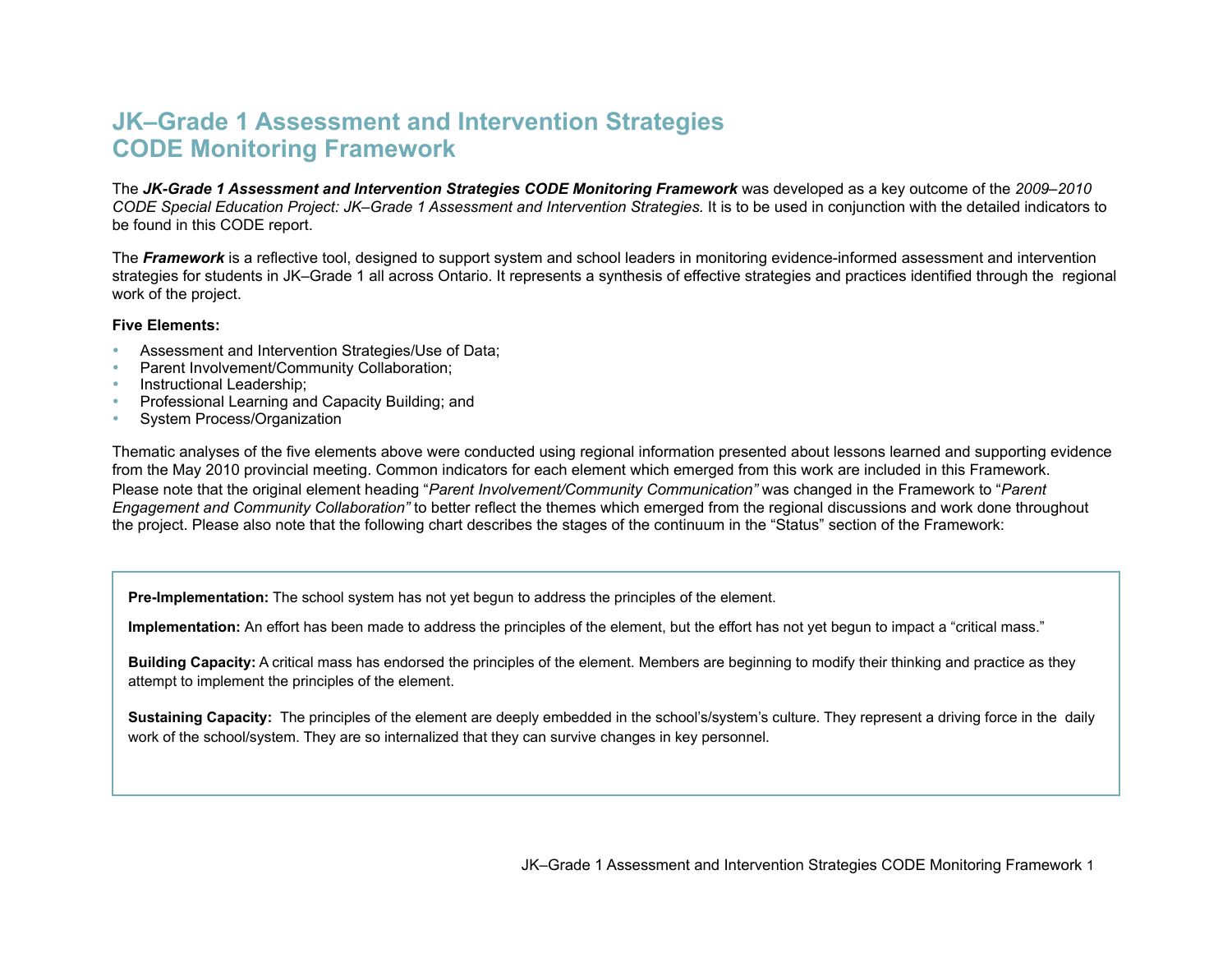## **Assessment and Intervention Strategies/Use of Data**

| <b>KEY ELEMENT</b>                                                                                                                                                                                                                                                                                                                                                                                                                                                                                                                                                                                                                                                                                                                                                                       | <b>GUIDING QUESTIONS</b>                                                                                                                                                                                                                                                                                                                                                                                                                                                   | <b>INDICATORS</b>                                                                                                                                                                                                                                                                                                                                                                                                                                                                               | <b>EVIDENCE OF EFFECTIVE</b><br><b>PRACTICE</b> (Focus on student, parent,<br>and system outcomes) |
|------------------------------------------------------------------------------------------------------------------------------------------------------------------------------------------------------------------------------------------------------------------------------------------------------------------------------------------------------------------------------------------------------------------------------------------------------------------------------------------------------------------------------------------------------------------------------------------------------------------------------------------------------------------------------------------------------------------------------------------------------------------------------------------|----------------------------------------------------------------------------------------------------------------------------------------------------------------------------------------------------------------------------------------------------------------------------------------------------------------------------------------------------------------------------------------------------------------------------------------------------------------------------|-------------------------------------------------------------------------------------------------------------------------------------------------------------------------------------------------------------------------------------------------------------------------------------------------------------------------------------------------------------------------------------------------------------------------------------------------------------------------------------------------|----------------------------------------------------------------------------------------------------|
| <b>ASSESSMENT AND INTERVENTION</b><br><b>STRATEGIES/USE OF DATA</b><br>Promotes the use of assessment<br>information to inform classroom<br>instruction<br>Outlines a mechanism to track student<br>achievement and monitor it regularly<br>Identifies effective evidence-informed<br>assessment and intervention strategies<br>Describes how data are disaggregated<br>to identify and address the instructional<br>needs of students<br>Promotes the need for teachers to<br>know their students' interests, talents,<br>backgrounds and present performance<br>levels (based on developmentally<br>appropriate skills/abilities)<br>Describes how student progress is<br>tracked and monitored at regular<br>intervals to determine instructional<br>interventions that are necessary | How is your JK-Gr. 1 assessment<br>strategy informed by research?<br>How are your current JK-Gr. 1<br>classroom-practices informed by your<br>assessment practices?<br>How are student assessment and<br>intervention data tracked over time from<br>JK to Grade 1?<br>How do you promote and measure<br>student engagement in the early years<br>(see School Effectiveness Framework,<br>pp. 54-55)?<br>How do you encourage self-assessment<br>for children in JK-Gr. 1? | Assessment and intervention<br>strategies/use of data are:<br>• holistic and developmental;<br>• for personalized instruction;<br>• research-based:<br>• multi-disciplinary;<br>• in the context of a tiered approach;<br>• monitored and tracked;<br>· aligned with class/student profiles,<br>plans and instruction;<br>• multiple measures;<br>• analyzed with team or case studies;<br>• continuous:<br>• linked to school and board improvement<br>plans; and<br>• congruent provincially. |                                                                                                    |
| STATUS: With respect to the criteria for assessment and use of data, at what stage of the continuum is your region/board/school?<br>_Pre-Implementation _ Implementation _ Building Capacity _ Sustaining Capacity<br>(Choose one)<br>What would be required to move towards the "Sustaining Capacity" stage? (Please describe)                                                                                                                                                                                                                                                                                                                                                                                                                                                          |                                                                                                                                                                                                                                                                                                                                                                                                                                                                            |                                                                                                                                                                                                                                                                                                                                                                                                                                                                                                 |                                                                                                    |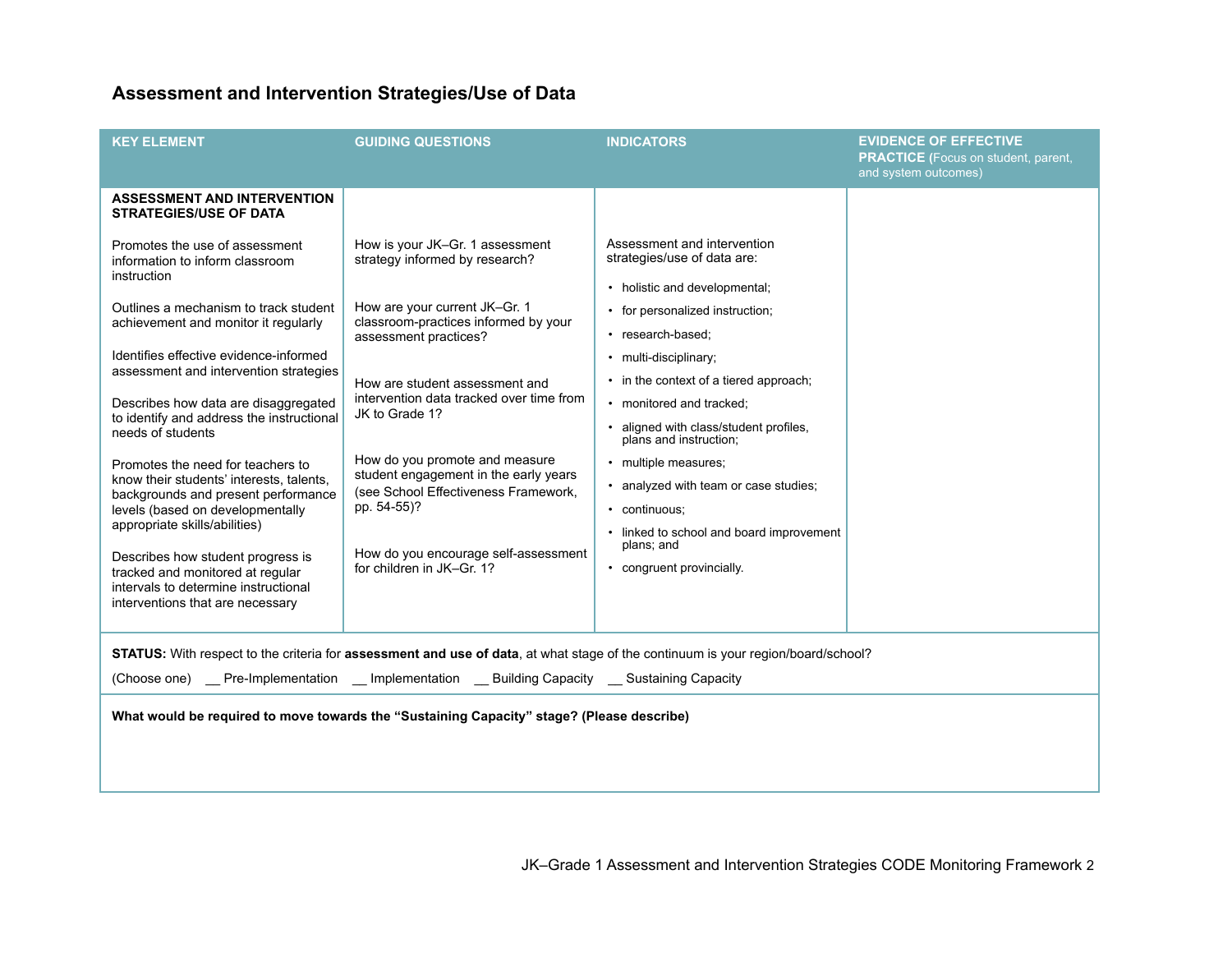## **Parent Engagement and Community Collaboration**

| <b>KEY ELEMENT</b>                                                                                                                                                                                                                                                    | <b>GUIDING QUESTIONS</b>                                                                                                                                                                                                               | <b>INDICATORS</b>                                                                         | <b>EVIDENCE OF EFFECTIVE</b><br><b>PRACTICE</b> (Focus on student, parent,<br>and system outcomes) |  |
|-----------------------------------------------------------------------------------------------------------------------------------------------------------------------------------------------------------------------------------------------------------------------|----------------------------------------------------------------------------------------------------------------------------------------------------------------------------------------------------------------------------------------|-------------------------------------------------------------------------------------------|----------------------------------------------------------------------------------------------------|--|
| <b>PARENT ENGAGEMENT AND</b><br><b>COMMUNITY COLLABORATION</b>                                                                                                                                                                                                        |                                                                                                                                                                                                                                        |                                                                                           |                                                                                                    |  |
| Recognizes the need to involve parents/<br>families<br>Ensures that parents are made aware of<br>student progress in a timely manner                                                                                                                                  | How are school staff, families and<br>community members involved in knowing<br>the student through: a school entry<br>process, development of the student profile,<br>goal setting, and a continuous cycle of                          | Parent engagement and community<br>collaboration are:<br>• authentic, ongoing engagement; |                                                                                                    |  |
| Describes how parents/families are<br>involved in facilitating communication with<br>partner agencies                                                                                                                                                                 | assessment and instructional intervention?<br>How do you promote effective use of data<br>from regulated health professionals and/                                                                                                     | • supported by inclusive partnerships;<br>and<br>• rooted in defined processes.           |                                                                                                    |  |
| Supports parental involvement in an<br>effective school entry process                                                                                                                                                                                                 | or external agencies (i.e. physiotherapy,<br>speech and language, hearing,<br>behavioural data)?                                                                                                                                       | Where communication is:<br>$\cdot$ timely;                                                |                                                                                                    |  |
| Describes effective collaboration<br>strategies with early childhood educators<br>and other community partners                                                                                                                                                        | Is your assessment cycle process known<br>by parents and community agencies?<br>How does your assessment cycle process<br>lead to increased parent satisfaction and<br>improved collaboration with community<br>agencies? How do know? | • related to the development of the child;<br>and<br>• reciprocal and sensitive.          |                                                                                                    |  |
|                                                                                                                                                                                                                                                                       |                                                                                                                                                                                                                                        |                                                                                           |                                                                                                    |  |
| STATUS: With respect to the criteria for parent engagement and community collaboration/communication at what stage of the continuum is your region/board /school?<br>(Choose one) __ Pre-Implementation __ Implementation __ Building Capacity __ Sustaining Capacity |                                                                                                                                                                                                                                        |                                                                                           |                                                                                                    |  |
| What would be required to move towards the "Sustaining Capacity" stage? (Please describe)                                                                                                                                                                             |                                                                                                                                                                                                                                        |                                                                                           |                                                                                                    |  |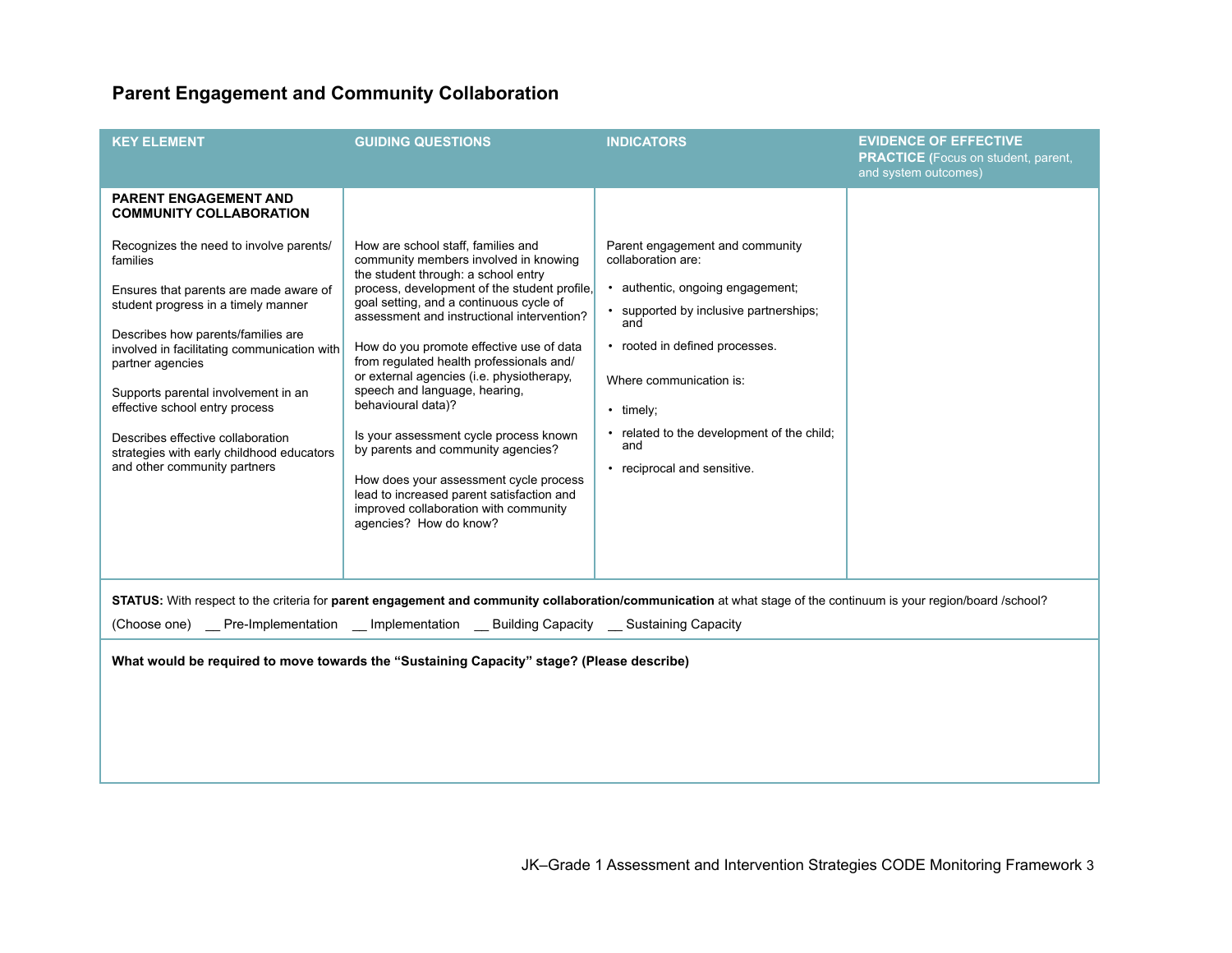#### **Instructional Leadership**

| <b>KEY ELEMENT</b>                                                                                                                                                                                                                                                                                                                                                                                                                                                                                                                                                                                                                                                 | <b>GUIDING QUESTIONS</b>                                                                                                                                                                                                                                                                                                                                                                                                                                                                                                                                                                                                                                                                                                                               | <b>INDICATORS</b>                                                                                                                                                                                          | <b>EVIDENCE OF EFFECTIVE</b>                                       |
|--------------------------------------------------------------------------------------------------------------------------------------------------------------------------------------------------------------------------------------------------------------------------------------------------------------------------------------------------------------------------------------------------------------------------------------------------------------------------------------------------------------------------------------------------------------------------------------------------------------------------------------------------------------------|--------------------------------------------------------------------------------------------------------------------------------------------------------------------------------------------------------------------------------------------------------------------------------------------------------------------------------------------------------------------------------------------------------------------------------------------------------------------------------------------------------------------------------------------------------------------------------------------------------------------------------------------------------------------------------------------------------------------------------------------------------|------------------------------------------------------------------------------------------------------------------------------------------------------------------------------------------------------------|--------------------------------------------------------------------|
|                                                                                                                                                                                                                                                                                                                                                                                                                                                                                                                                                                                                                                                                    |                                                                                                                                                                                                                                                                                                                                                                                                                                                                                                                                                                                                                                                                                                                                                        |                                                                                                                                                                                                            | <b>PRACTICE</b> (Focus on student, parent,<br>and system outcomes) |
| <b>INSTRUCTIONAL LEADERSHIP</b>                                                                                                                                                                                                                                                                                                                                                                                                                                                                                                                                                                                                                                    |                                                                                                                                                                                                                                                                                                                                                                                                                                                                                                                                                                                                                                                                                                                                                        |                                                                                                                                                                                                            |                                                                    |
| Reflects awareness of current research<br>that affects early childhood learning<br>Synthesizes highly effective JK-1<br>assessment and intervention strategies<br>Supports district & school leaders<br>in monitoring the use of effective<br>assessment and intervention strategies<br>Supports collaborative instructional<br>leadership at the district and school level<br>Identifies strategies to transfer and<br>translate knowledge to local contexts<br>Describes interventions that are:<br>• based on current data:<br>• age-appropriate and engaging;<br>• offered daily; and<br>• collaboratively designed and<br>monitored as to their effectiveness | What are the guiding principles that your<br>assessment cycle is based on?<br>What evidence and information is used at<br>the class, school, district and community<br>levels to plan instruction?<br>How do you identify specific learning<br>needs?<br>What do you think is important in getting to<br>know the early years child?<br>What should be included in a JK-Grade 1<br>student profile?<br>In what specific ways do you support the<br>learning of -Grade 1 students who require<br>additional time and/or support?<br>For students who require additional support<br>what precise and intensive assessments<br>and interventions are planned?<br>Does your assessment cycle process<br>contribute to improved student/system<br>outcomes? | Instructional leadership includes:<br>• a focus on the teaching and learning<br>process;<br>• shared leadership/responsibility;<br>• collaboration;<br>• a multidisciplinary approach; and<br>· alignment. |                                                                    |
| STATUS: With respect to the criteria for instructional leadership at what stage of the continuum is your region/board/school?<br>(Choose one) __ Pre-Implementation __ Implementation __ Building Capacity __ Sustaining Capacity                                                                                                                                                                                                                                                                                                                                                                                                                                  |                                                                                                                                                                                                                                                                                                                                                                                                                                                                                                                                                                                                                                                                                                                                                        |                                                                                                                                                                                                            |                                                                    |
| What would be required to move towards the "Sustaining Capacity" stage? (Please describe)                                                                                                                                                                                                                                                                                                                                                                                                                                                                                                                                                                          |                                                                                                                                                                                                                                                                                                                                                                                                                                                                                                                                                                                                                                                                                                                                                        |                                                                                                                                                                                                            |                                                                    |
|                                                                                                                                                                                                                                                                                                                                                                                                                                                                                                                                                                                                                                                                    |                                                                                                                                                                                                                                                                                                                                                                                                                                                                                                                                                                                                                                                                                                                                                        |                                                                                                                                                                                                            |                                                                    |
|                                                                                                                                                                                                                                                                                                                                                                                                                                                                                                                                                                                                                                                                    |                                                                                                                                                                                                                                                                                                                                                                                                                                                                                                                                                                                                                                                                                                                                                        |                                                                                                                                                                                                            |                                                                    |

JK–Grade 1 Assessment and Intervention Strategies CODE Monitoring Framework 4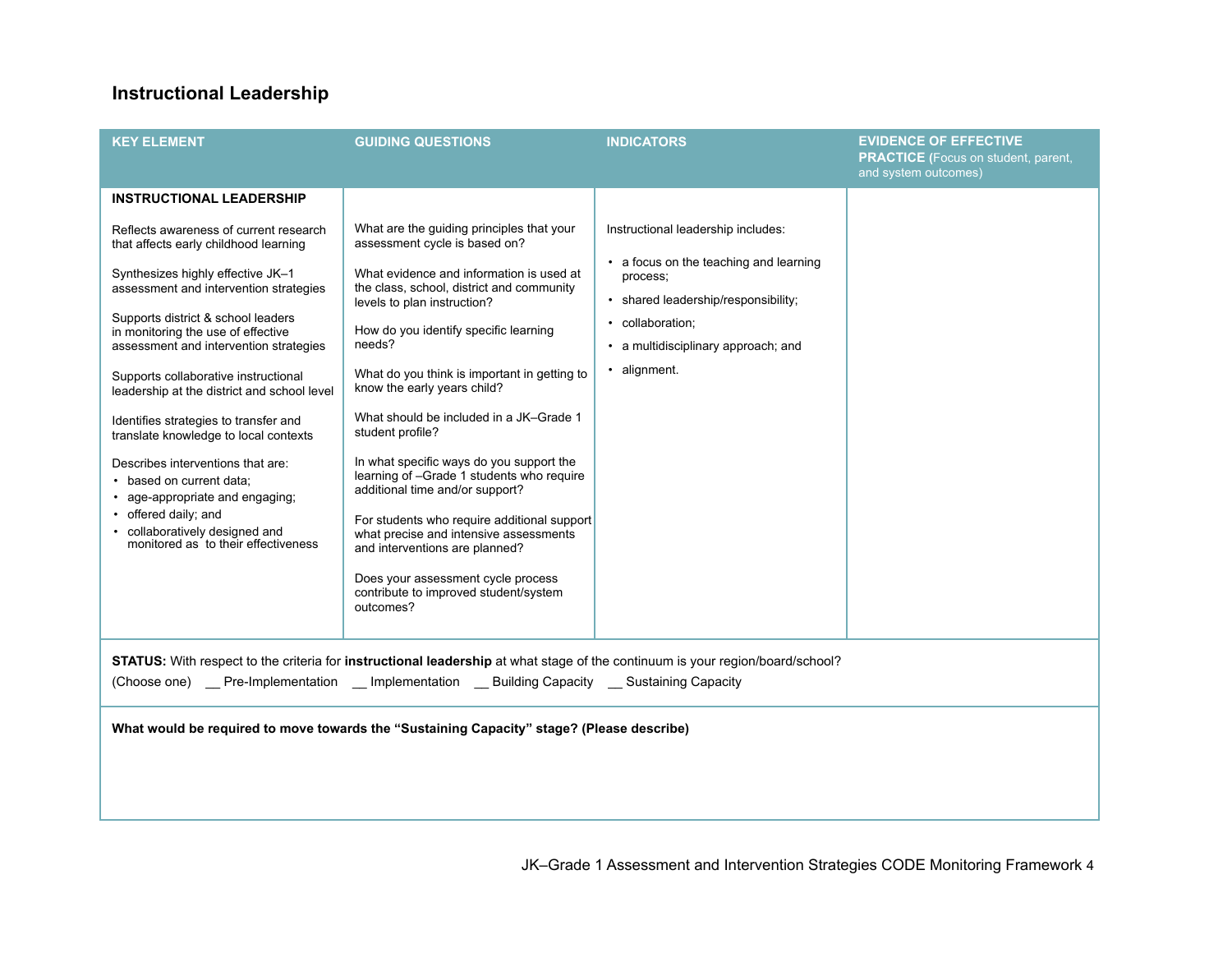## **Professional Learning and Capacity Building**

| <b>KEY ELEMENT</b>                                                                                                                                                                                                                                                                           | <b>GUIDING QUESTIONS</b>                                                                                                                                                                                                                       | <b>INDICATORS</b>                                                                                                                                                      | <b>EVIDENCE OF EFFECTIVE</b><br><b>PRACTICE</b> (Focus on student, parent,<br>and system outcomes) |  |
|----------------------------------------------------------------------------------------------------------------------------------------------------------------------------------------------------------------------------------------------------------------------------------------------|------------------------------------------------------------------------------------------------------------------------------------------------------------------------------------------------------------------------------------------------|------------------------------------------------------------------------------------------------------------------------------------------------------------------------|----------------------------------------------------------------------------------------------------|--|
| <b>PROFESSIONAL LEARNING AND</b><br><b>CAPACITY BUILDING</b><br>Supports classroom teachers, special<br>education resource staff and other                                                                                                                                                   | How do you build teacher capacity:<br>• to identify student needs?                                                                                                                                                                             | Professional learning and capacity building<br>includes:                                                                                                               |                                                                                                    |  |
| support staff in collaborating to develop<br>and evaluate common assessment tools<br>and practices to ensure consistency of<br>standards across grade levels<br>Supports building of trusting relationships,<br>sharing of effective practices and<br>networking at the school, district and | • to know what strategies to use to<br>address student needs?<br>• to know which instructional intervention<br>will support a particular need?<br>How does the use of each strategy<br>contribute to teacher knowledge and<br>professionalism? | • multidisciplinary teams;<br>· instructional classroom teams;<br>• professional learning communities<br>• (PLCs)/networks; and<br>· differentiated staff development. |                                                                                                    |  |
| provincial levels<br>Develops increased precision and focused<br>effort on the learning needs of individual<br>students                                                                                                                                                                      | How are networks established and<br>supported at the school, district and regional<br>levels?                                                                                                                                                  |                                                                                                                                                                        |                                                                                                    |  |
| Promotes job-embedded learning for<br>teachers in order to determine which<br>interventions are the most effective<br>responses to needs                                                                                                                                                     | How do you address individual needs within<br>the context of the class?<br>How does the class profile support individual<br>learning needs?                                                                                                    |                                                                                                                                                                        |                                                                                                    |  |
| Supports ongoing dialogue and reflection<br>about the effectiveness of student<br>assessment tools and strategies at the<br>district and school levels                                                                                                                                       | How does a teacher recognize how to move<br>a student along?<br>How do you capture changes in teacher<br>knowledge and practice?                                                                                                               |                                                                                                                                                                        |                                                                                                    |  |
| STATUS: With respect to the criteria for professional learning and capacity building at what stage of the continuum is your region/board/school?                                                                                                                                             |                                                                                                                                                                                                                                                |                                                                                                                                                                        |                                                                                                    |  |
| (Choose one)  __ Pre-Implementation  __ Implementation __ Building Capacity  __ Sustaining Capacity                                                                                                                                                                                          |                                                                                                                                                                                                                                                |                                                                                                                                                                        |                                                                                                    |  |
| What would be required to move towards the "Sustaining Capacity" stage? (Please describe)                                                                                                                                                                                                    |                                                                                                                                                                                                                                                |                                                                                                                                                                        |                                                                                                    |  |

JK–Grade 1 Assessment and Intervention Strategies CODE Monitoring Framework 5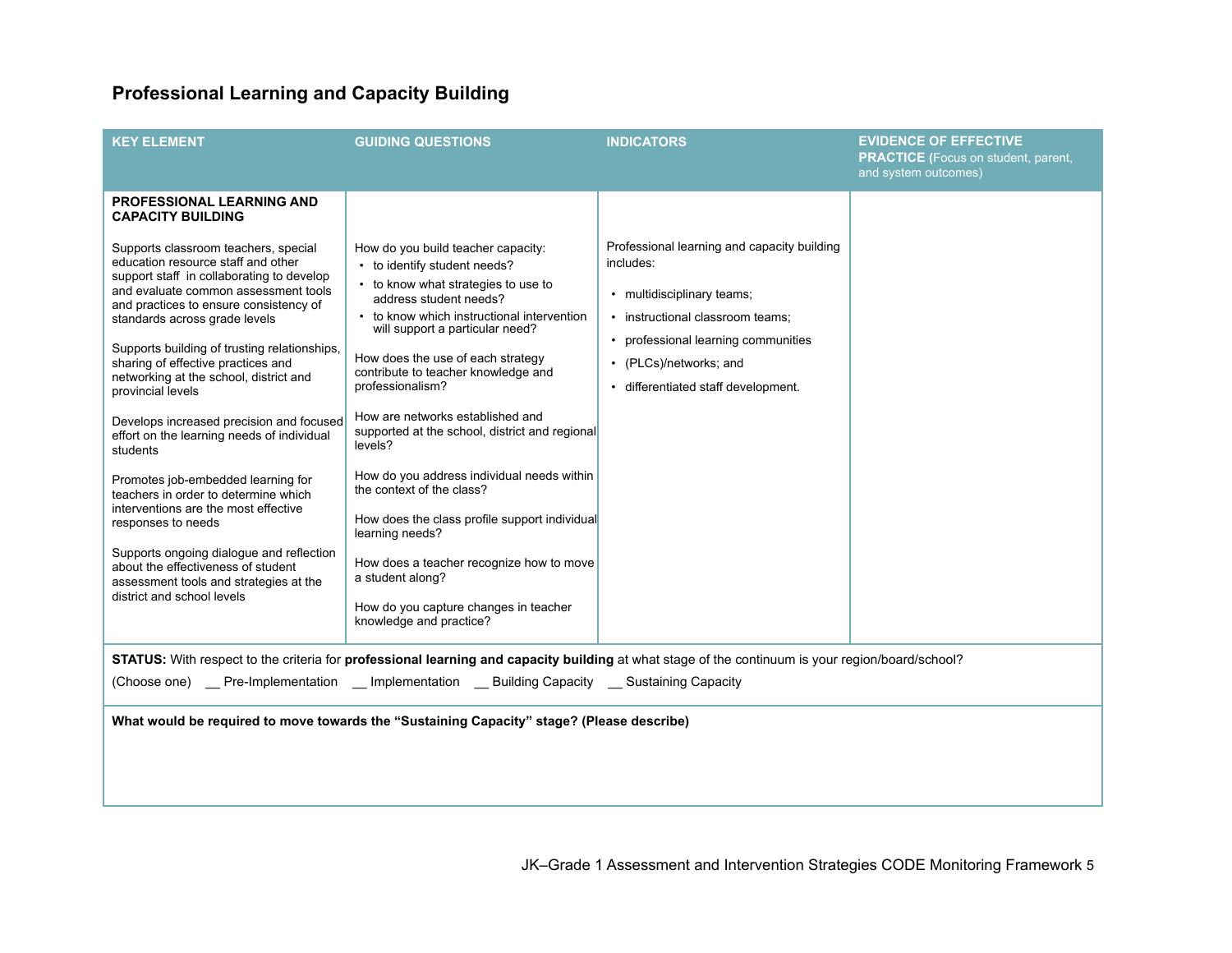## **System Process/Organization**

| <b>KEY ELEMENT</b>                                                                                                                                                                                                                                                                                                                                                                                                                                                                                                                                                                          | <b>GUIDING QUESTIONS</b>                                                                                                                                                                                                                                                                                                          | <b>INDICATORS</b>                                                                                                                                          | <b>EVIDENCE OF EFFECTIVE</b><br><b>PRACTICE</b> (Focus on student, parent,<br>and system outcomes) |
|---------------------------------------------------------------------------------------------------------------------------------------------------------------------------------------------------------------------------------------------------------------------------------------------------------------------------------------------------------------------------------------------------------------------------------------------------------------------------------------------------------------------------------------------------------------------------------------------|-----------------------------------------------------------------------------------------------------------------------------------------------------------------------------------------------------------------------------------------------------------------------------------------------------------------------------------|------------------------------------------------------------------------------------------------------------------------------------------------------------|----------------------------------------------------------------------------------------------------|
| <b>SYSTEM PROCESS/ORGANIZATION</b><br>Is aligned with Ministry goals, Board<br>Improvement Plans, Education for All,<br>Learning For All, the School Effectiveness<br>Framework and the Best Start Expert<br>Panel on Early Learning report<br>Reflects the lessons learned during the<br><b>CODE Special Education Project</b>                                                                                                                                                                                                                                                             | In what ways do the assessment and<br>instructional intervention practices build on<br>evidence-informed research?<br>What are the learning needs/target group<br>for each strategy (all students, some<br>students, a few students)?<br>Who undertakes this assessment and                                                       | System process/organization includes:<br>• entry and transition processes:<br>assessment of, as, and for learning;<br>· alignment;<br>• collaboration; and |                                                                                                    |
| Is adaptable to district contexts and<br>strategic plans<br>Describes clear processes for a JK entry<br>plan<br>Describes a continuous cycle of<br>effective evidence-informed assessment.<br>intervention & reassessment strategies<br>Identifies the need for district policies and<br>procedures to support JK-1 assessment<br>and intervention strategies<br>Describes the involvement of appropriate<br>district support personnel and community<br>resources<br>Includes interventions, modifications and/<br>or accommodations as required to promote<br>individual student learning | instructional intervention (classroom<br>teacher, special education teacher,<br>other)?<br>How are the assessment and intervention<br>strategies aligned with<br>Ministry and CODE Project goals and<br>findings?<br>How do you promote consistent<br>assessment and instructional intervention<br>practices across the district? | • continuous monitoring.                                                                                                                                   |                                                                                                    |
| STATUS: With respect to the criteria for system/process organization at what stage of the continuum is your region/board/school?<br>(Choose one) __ Pre-Implementation __ Implementation __ Building Capacity __ Sustaining Capacity                                                                                                                                                                                                                                                                                                                                                        |                                                                                                                                                                                                                                                                                                                                   |                                                                                                                                                            |                                                                                                    |
| What would be required to move towards the "Sustaining Capacity" stage? (Please describe)                                                                                                                                                                                                                                                                                                                                                                                                                                                                                                   |                                                                                                                                                                                                                                                                                                                                   |                                                                                                                                                            |                                                                                                    |

JK–Grade 1 Assessment and Intervention Strategies CODE Monitoring Framework 6